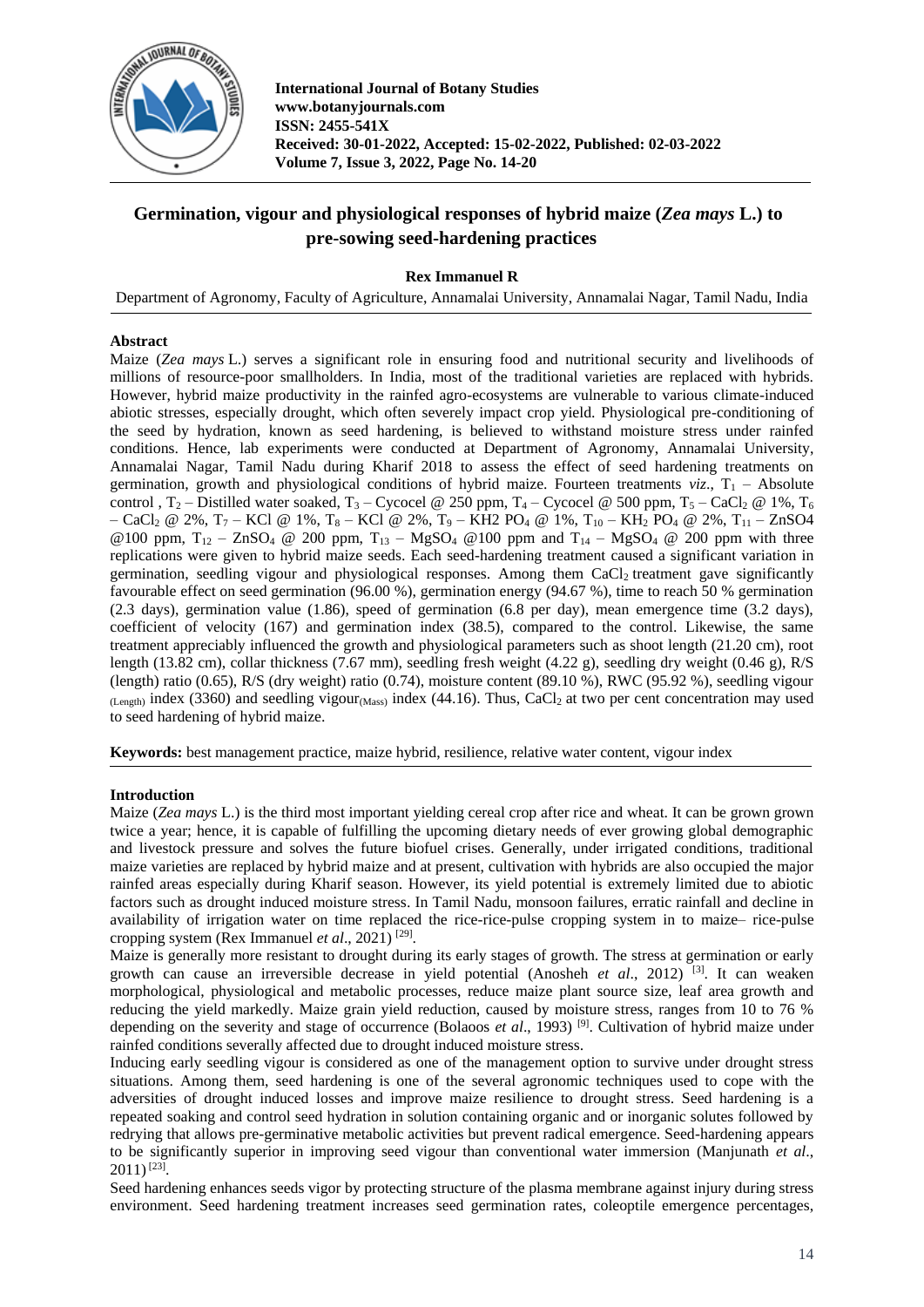radicle and coleoptile elongation and fresh weights of the seedlings. Hardening seeds in chemicals induces enzymes activity and play a significant role on naturally over-expressing stress responses and signal activation at biochemical level.

Cycocel (CCC) inhibits the plant hormone biosynthesis and is primarily helpful in regulating the growth properties in plants. Priming with CCC at suitable concentration mitigated the stress-induced ill effects on crop plants (Anosheha *et al*., 2014) [3]. It can make in thickening the stems and make the plant stronger, leaves darker and thicker and this enhances the plant stability in drought and cold stresses tolerance (Shekoofa and Emam, 2008). CCC application typically depends on the concentration and climatic conditions and its application increased the growth and yield of maize (Soltanbeigi, 2019)<sup>[31]</sup>.

Studies indicated that calcium chloride (CaCl<sub>2</sub>) has been used to ameliorate the adverse effects of drought stress on several plants. CaCl<sub>2</sub> osmo-hardening improved germination and emergence (Rehman *et al.*, 2011)<sup>[28]</sup>. Under drought conditions,  $CaCl<sub>2</sub>$  pre-treatments were found to enhance the above and below ground fresh and dry biomass (Xu *et al.*, 2013)<sup>[35]</sup>. CaCl<sub>2</sub> seed priming mitigated the damaging effects of moisture stress due to drought on the root system in maize (Bismillah *et al.*, 2015)<sup>[7]</sup>. CaCl<sub>2</sub> preconditioning interacts significantly with genetically determined drought tolerance (Kaczmarek et al., 2017)<sup>[19]</sup>.

KCl supports the plants for tolerance of drought by stimulating root growth, enhancing root to shoot ratio and water absorbing capacity (Kalita *et al.*, 2002)<sup>[20]</sup>. The increased root length and vigour index was reported due to the application of  $\overline{KH_2PO_4}$  (Chauhan *et al.*, 2016)<sup>[10]</sup>. Seed priming with ZnSO<sub>4</sub> improves germination of crops (Choudhary *et al.*, 2021) <sup>[11]</sup>. ZnSO<sub>4</sub> seed priming also caused early germination and enhancing the growth condition than in non-primed (Mahmood *et al.*, 2019) <sup>[22]</sup>. Maximum percent of germination was observed in MgSO<sub>4</sub> primed seeds (Swatoleena and Bose, 2017)<sup>[32]</sup>. There is very scanty information on effects of seed hardening on hybrid maize and thus the current study was conducted to determine the ability of chemicals responsible for increasing germination and seedling vigor of hybrid maize.

#### **Materials and Methods**

The present investigation was carried out at the Agronomy Experimental lab, Annamalai University, Annamalai Nagar, Tamil Nadu, during *Khaif*, 2018. It is located at 11°24′ North latitude, 79°44′ East longitude and at an altitude of +5.79 m above the mean sea level and 10 km west from the Bay of Bengal. The weather of Annamalai Nagar is moderately warm with hot summer months. The mean annual rainfall received was 1450 mm with a distribution of 80% during North East monsoon, 15% during the South West monsoon and 5% during hot weather period. During Kharif season the maximum temperature ranges between 30.9° and 38.0°C with a mean of 34.79°C while the minimum temperature fluxgates between 17.8° to 27.4°C with a mean of 24.29°C. The average RH varies from 78 to 91% with a mean of 83.67%.

The maize hybrid SMH 7930 was used to the experiment. The experiment was laid out in Randomized Block Design (RBD) and replicated thrice. The treatments consisted of 14 combinations *viz*.,  $T_1$  – Absolute control,  $T_2$ – Distilled water soaked,  $T_3$  – Cycocel @ 250 ppm,  $T_4$  – Cycocel @ 500 ppm,  $T_5$  – CaCl<sub>2</sub> @ 1%,  $T_6$  – CaCl<sub>2</sub> @ 2%,  $T_7$  – KCl @ 1%, T<sub>8</sub> – KCl @ 2%, T<sub>9</sub> – KH<sub>2</sub>PO<sub>4</sub> @ 1%, T<sub>10</sub> – KH<sub>2</sub>PO<sub>4</sub> @ 2%, T<sub>11</sub> – ZnSO<sub>4</sub> @ 100 ppm, T<sub>12</sub> – ZnSO<sub>4</sub> @ 200 ppm,  $T_{13} - MgSO_4 \text{ } @$  100 ppm and  $T_{14} - MgSO_4 \text{ } @$  200 ppm.

Respective analytical grade substances were obtained from the Agronomy laboratory and required concentrations were prepared using standard procedures. As per the treatment, seeds were soaked for 12 hours at 1/3 volume of seed and dried for under the shade at normal room temperature until the original seed moisture level reaches.

#### **Seed Germination Test**

For germination studies, each treatment was performed with a total of 25 seeds and placed in petri dish on one layer of filter paper and covered with a second layer. The seeds were moistured daily with uniform quantity of distilled water which lasted fourteen days. All petri dishes were kept under controlled condition with normal light.

Counts of germinating seeds were started from the first day of imbibitions and every morning at 8.30 am. The seeds were considered to have sprouted when the tip of the radicle appeared to have free of seed coat. The germination period was determined as the number of days from the first observed germination to the time when there was no germination. Germination per cent was calculated using the following equation and expressed as percentage.

$$
Germanation\ Percentage = \frac{Ni}{N} \times 100
$$

Where,  $N=$  Total number of seeds and  $N=$  germinated seeds at the end of counting days.

Germination energy defined as the percentage by number of seeds in a given sample which germinate within a definite period under optimum or stated condition (Willan, 1993)<sup>[34]</sup>. Germination energy was determined on 7 day after sowing. The time to reach 50 per cent germination  $(T<sub>50</sub>)$  was calculated according to the equation outlined by Coolbear *et al.* (1984) <sup>[12]</sup>. Germination value is calculated using the equation proposed by Hartmann *et al.* (1997)<sup>[16]</sup>.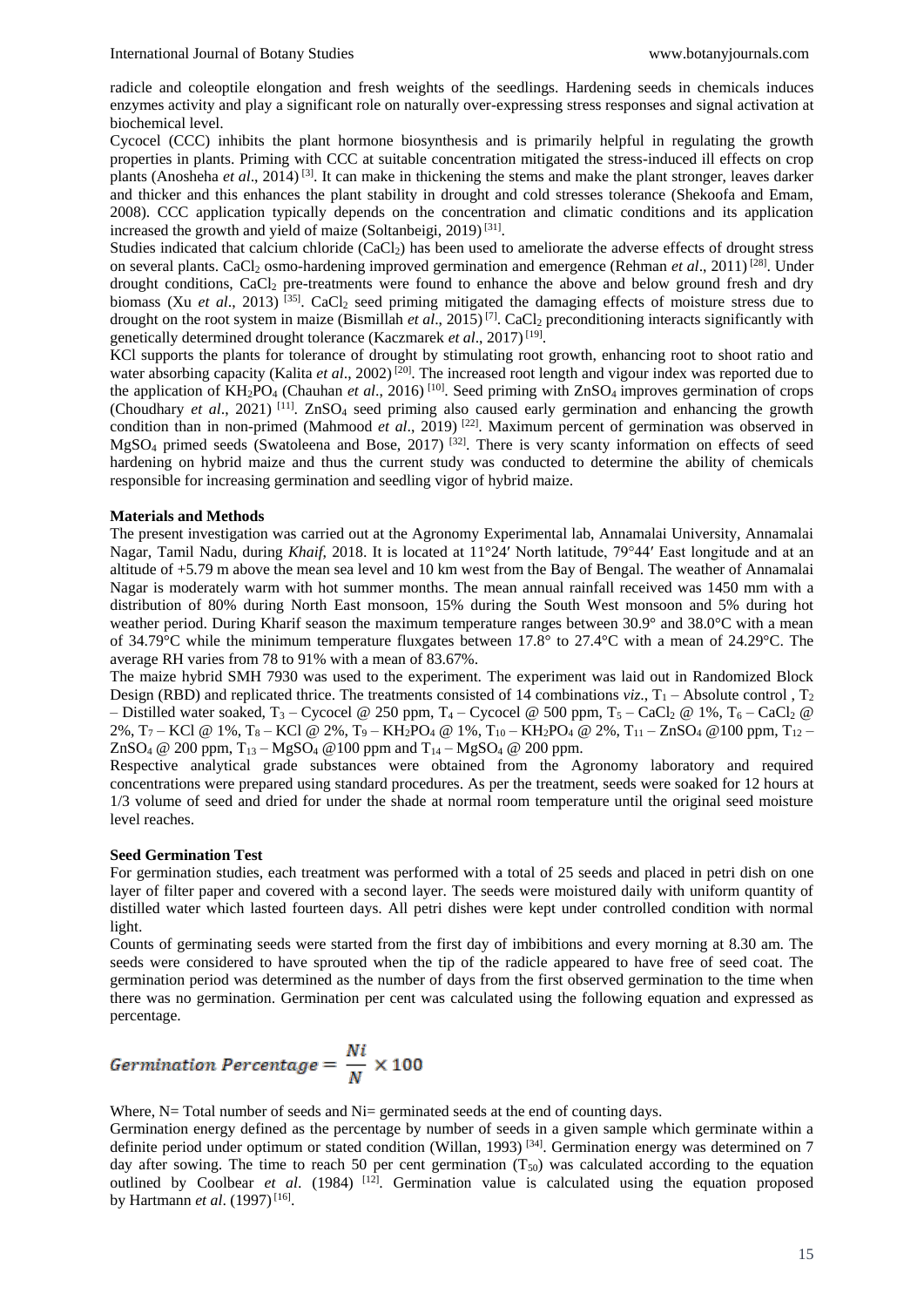The germination rate is expressed as (final) mean daily germination (MDG), calculated as a cumulative percentage of full seed germination at the end of the test divided by the number of days from sowing to the end of the test period. Speed of germination (S) was determined and expressed as peak value, which is the maximum mean germination reached at any time during the period of the experiment (Willan, 1993)<sup>[34]</sup>.

Mean emergence time (MET) was calculated using the following equation and expressed as day (Ellis and Roberts, 1982) <sup>[13]</sup>. The coefficient of velocity of germination (CVG) gives an indication of the rapidity of germination (Jones and Sanders, 1987) [18]. Its value increases as the number of germinated seeds increases and the time required for germination is reduced. The CVG was calculated using the equation of Al-Mudaris (1998) [2] .

The germination index (GI) is defined as a weighted sum of the daily numbers of germinated seeds (Benech *et al.*, 1991) <sup>[6]</sup>. Germination index (GI) was calculated according to ISTA (2009) <sup>[17]</sup> equation. The maximum weightage is given to the seeds germinated on the first day, while lesser weightage was given to the seeds germinated at later dates, with the lowest weight being assigned to seeds germinated on the last day. GI therefore emphasizes both the germination percentage and its speed. Higher GI values mean higher percentages and a higher rate of germination.

#### **Growth, vigour and physiological attributes**

For growth studies, each treatment was performed with a total of 10 seeds and dibbled at 0.5 cm depth in poly coated disposable cup containing native soil (clay loam in texture with low in available nitrogen (169 kg/ha), medium in available phosphorus (9.91 kg/ha) and available potassium (279 kg/ha)). The soil was moistened daily with uniform quantity of distilled water which lasted eighteenth day.

On 21<sup>st</sup> day the biometric observations were taken for the study. Root and shoot length is measured with the help of scale. Immediately after harvest fresh weight of seedling was recorded. The seedlings used for measuring turgid weight were kept in a petri dish containing distilled water. After two hours, the seedlings were taken out and the surface was blotted gently to remove excess water. The weight of the turgid seedlings was recorded and expressed in gram. Micrometer (0-25 mm) is used to measuring the collar thickness. Plant samples were oven dried at 65°C for 24 hours to get constant weight.

The root shoot ratio on seedling length basis per seedling was calculated by using the following equation.

Root Shoot Ratio (Seeding Length basis) = 
$$
\frac{Root Length}{Show Length}
$$

The root shoot ratio on dry weight basis per seedling was calculated by the using following equation.

Root Shoot Ratio (Dry Weight basis) = 
$$
\frac{Root\ Dry\ Wt}{Show\ Dry\ Wt}
$$

The moisture content per seedling is calculated by the following formula and expressed in percentage.

$$
Moisture Content (\%) = \frac{Seeding\,Fresh\,Wt - Seelling\,Dry\,Wt}{Seeding\,Fresh\,Wt} \times 100
$$

The relative water content (RWC) was estimated by the method of Barrs and Weatherley (1962) and expressed in percentage.

The vigour level of each treated seed lot was calculated using the following procedure suggested by Abdul-Baki and Anderson (1973)<sup>[1]</sup> and expressed in whole number. Seedling Vigour Index<sub>(Length</sub>) in terms of length was determined by multiplication of germination percentage with seedling length.

Seedling vigour index (Length) = Germination  $\% \times$  Seedling Length (cm)

Seed Vigour Index <sub>(Mass)</sub> in terms of mass was determined by multiplication of germination percentage with seedling dry weight.

Seedling vigour index (Mass) = Germination %  $\times$  Seedling Dry Wt (g)

The data on the germination and growth parameters recorded during the investigation was analyzed statistically (Gomez and Gomez, 1984) [14]. Wherever the results were found significant ('F' test), the critical differences (CD) were arrived at 5% probability level  $(P=0.05)$ .

#### **Results and Discussion**

The seed hardening substances notably enhanced the germination %, germination energy (%), time to reach 50 % germination and germination value, compared with the untreated and water soaked control seeds of hybrid maize (Table 1). Among the treatments tested, CaCl<sub>2</sub> @ 2% concentration (T<sub>6</sub>) registered the maximum germination percentage (96.00 %), germination energy (94.67 %), time to reach 50 % germination (2.3 days) and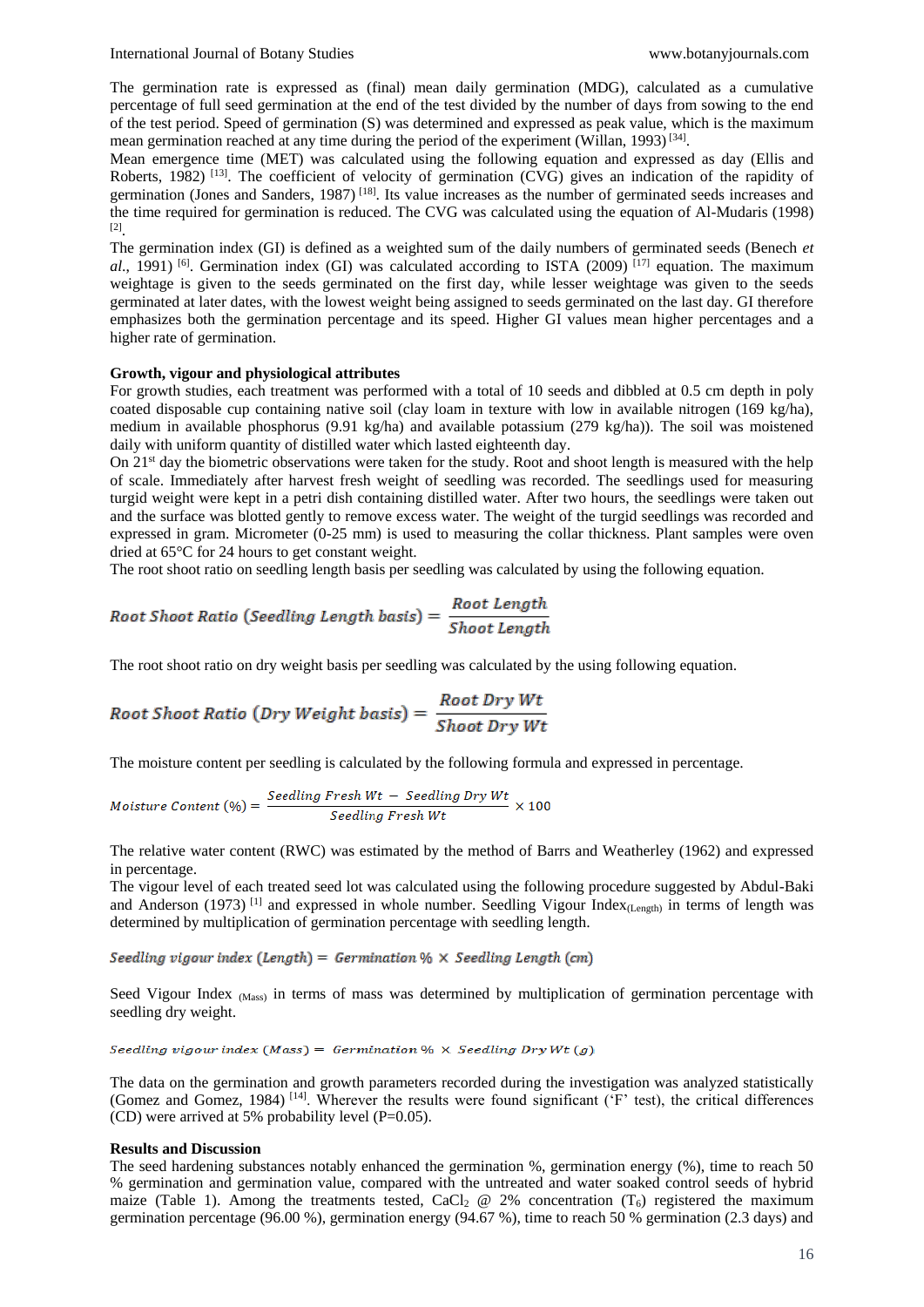germination value (1.86), followed by Cycocel @ 500 ppm  $(T_4)$ . Similarly, the same treatment (Table 2) also exhibited the maximum speed of germination (6.8 per day), mean emergence time (3.2 days), coefficient of velocity (167) and germination index (38.5). In all the parameters, absolute control has exhibited the least values.

| <b>Treatments</b>                 |                | Germination   Germination energy $(\%)$   Time to reach 50 % |                    | <b>Germination</b> |
|-----------------------------------|----------------|--------------------------------------------------------------|--------------------|--------------------|
|                                   | $\frac{6}{10}$ | $(7$ DAS)                                                    | germination (days) | value              |
| $T_1$ – Absolute control          | 84.00 (66.42)  | 62.67(52.34)                                                 | 6.0                | 1.09               |
| $T_2$ – Distilled water soaked    | 84.00 (66.42)  | 66.67 (54.74)                                                | 5.7                | 1.12               |
| $T_3$ – Cycocel @ 250 ppm         | 88.00 (69.73)  | 81.33 (64.40)                                                | 4.3                | 1.49               |
| $T_4$ – Cycocel @ 500 ppm         | 94.67 (77.08)  | 93.33 (75.03)                                                | 2.7                | 1.71               |
| $T_5 - \text{CaCl}_2 \otimes 1\%$ | 89.33 (70.63)  | 82.67 (65.40)                                                | 3.3                | 1.51               |
| $T_6 - \text{CaCl}_2 \otimes 2\%$ | 96.00 (78.46)  | 94.67 (76.65)                                                | 2.3                | 1.86               |
| $T_7 - KCl \ @ \ 1\%$             | 86.67 (68.87)  | 77.33 (61.56)                                                | 5.0                | 1.30               |
| $T_8 - KCl \ @ 2\%$               | 93.33 (74.66)  | 89.33 (70.93)                                                | 3.0                | 1.70               |
| $T_9 - KH_2 PO_4 @ 1\%$           | 85.33 (67.21)  | 73.33 (58.91)                                                | 5.3                | 1.24               |
| $T_{10} - KH_2 PO_4 \t@ 2\%$      | 92.00 (73.57)  | 88.00 (69.73)                                                | 3.3                | 1.63               |
| $T_{11} - ZnSO_4 \tQ 100$ ppm     | 84.00 (66.42)  | 69.33 (56.37)                                                | 5.3                | 1.24               |
| $T_{12} - ZnSO_4 \tQ 200$ ppm     | 86.67 (68.87)  | 80.00 (63.44)                                                | 4.7                | 1.42               |
| $T_{13} - MgSO_4 \t Q 100$ ppm    | 84.00 (66.42)  | 66.67 (54.74)                                                | 5.7                | 1.18               |
| $T_{14} - MgSO_4 \tQ 200$ ppm     | 85.33 (67.21)  | 76.00 (60.67)                                                | 5.3                | 1.26               |
| $SEm+$                            | 0.39           | 0.41                                                         | 0.17               | 0.05               |
| C.D. $(P = 0.05)$                 | 1.28           | 1.35                                                         | 0.49               | 0.12               |
| $C.V.$ %                          | 4.94           | 4.57                                                         | 4.65               | 5.76               |

**Table 1:** Effect of pre-sowing seed hardening treatments on germination of hybrid maize

**Table 2:** Performance of pre-sowing seed hardening treatments on speed of germination, MET, coefficient of velocity and germination Index of hybrid maize

| <b>Treatments</b>              | Speed of<br><b>Germination</b> (per day) | <b>Mean emergence</b><br>time (days) | <b>Coefficient of</b><br>velocity (12 DAS) | <b>Germination</b><br>index |  |
|--------------------------------|------------------------------------------|--------------------------------------|--------------------------------------------|-----------------------------|--|
| $T_1$ – Absolute control       | 4.3                                      | 7.3                                  | 102                                        | 14.5                        |  |
| $T_2$ – Distilled water soaked | 4.6                                      | 6.4                                  | 109                                        | 16.0                        |  |
| $T_3$ – Cycocel @ 250 ppm      | 5.6                                      | 4.9                                  | 139                                        | 23.4                        |  |
| $T_4$ – Cycocel @ 500 ppm      | 6.3                                      | 3.8                                  | 159                                        | 32.2                        |  |
| $T_5 - CaCl_2 \t@1%$           | 5.9                                      | 4.7                                  | 145                                        | 25.2                        |  |
| $T_6 - CaCl_2 \omega 2\%$      | 6.8                                      | 3.2                                  | 167                                        | 38.5                        |  |
| $T_7 - KCl \ @ \ 1\%$          | 5.1                                      | 5.2                                  | 130                                        | 20.0                        |  |
| $T_8 - KCl \ @\ 2\%$           | 6.2                                      | 4.2                                  | 152                                        | 31.7                        |  |
| $T_9 - KH_2 PO_4 \n\omega 1\%$ | 4.9                                      | 5.7                                  | 124                                        | 18.0                        |  |
| $T_{10} - KH_2 PO_4 \t@ 2\%$   | 5.9                                      | 4.2                                  | 147                                        | 27.0                        |  |
| $T_{11} - ZnSO_4 \tQ 100$ ppm  | 4.8                                      | 6.1                                  | 119                                        | 16.2                        |  |
| $T_{12} - ZnSO_4 \tQ 200$ ppm  | 5.6                                      | 5.2                                  | 131                                        | 21.5                        |  |
| $T_{13} - MgSO_4 \t@100$ ppm   | 4.6                                      | 6.1                                  | 115                                        | 16.2                        |  |
| $T_{14} - MgSO_4 \t@ 200$ ppm  | 5.0                                      | 5.7                                  | 125                                        | 18.7                        |  |
| SEm <sub>±</sub>               | 0.11                                     | 0.11                                 | 1.62                                       | 1.28                        |  |
| C.D. $(P = 0.05)$              | 0.32                                     | 0.37                                 | 5.04                                       | 3.92                        |  |
| $C.V.$ %                       | 7.4                                      | 6.9                                  | 4.8                                        | 5.2                         |  |

The pre-sowing seed-hardening treatments exhibited significant effect on seedling growth, physiological attributes and vigour index of hybrid maize (Table 3&4). Among the treatments tested, the pre sowing treatment with CaCl<sub>2</sub> @ 2% concentration (T<sub>6</sub>) registered maximum seedling physical parameters *viz*., shoot length (21.20) cm), root length (13.82 cm), collar thickness (7.67 mm), seedling fresh weight (4.22 g), seedling dry weight (0.46 g), root-shoot ratio on seedling length basis (0.65) and root-shoot ratio on dry weight basis (0.74) and the lowest characters were observed under the control  $(T_1)$  treatment. The same treatment, CaCl<sub>2</sub>  $\omega$  2% concentration recorded maximum relative water content of 95.92 %), seedling vigour index (length) of 3360 and Seedling vigour index (Mass) of 44.16, while it was registered the least moisture content of 89.10 %.

**Table 3:** Performance of pre-sowing seed-hardening treatments on growth parameters of hybrid maize

|                          | <b>Shoot</b>   |                                                 |           | fresh<br>weight $(g)$ | <b>Seedling Seedling dry</b><br>weight<br>$\left( \mathbf{g}\right)$ | <b>R/S Ratio</b>              |                           |
|--------------------------|----------------|-------------------------------------------------|-----------|-----------------------|----------------------------------------------------------------------|-------------------------------|---------------------------|
| Treatments               | length<br>(cm) | <b>Collar</b><br>Root<br>length<br>(cm)<br>(mm) | thickness |                       |                                                                      | (Seedling<br>length<br>basis) | (Drv)<br>weight<br>basis) |
| $T_1$ – Absolute control | 1.53           | 05.63                                           | 2.90      | 2.13                  | 0.15                                                                 | 0.49                          | 0.36                      |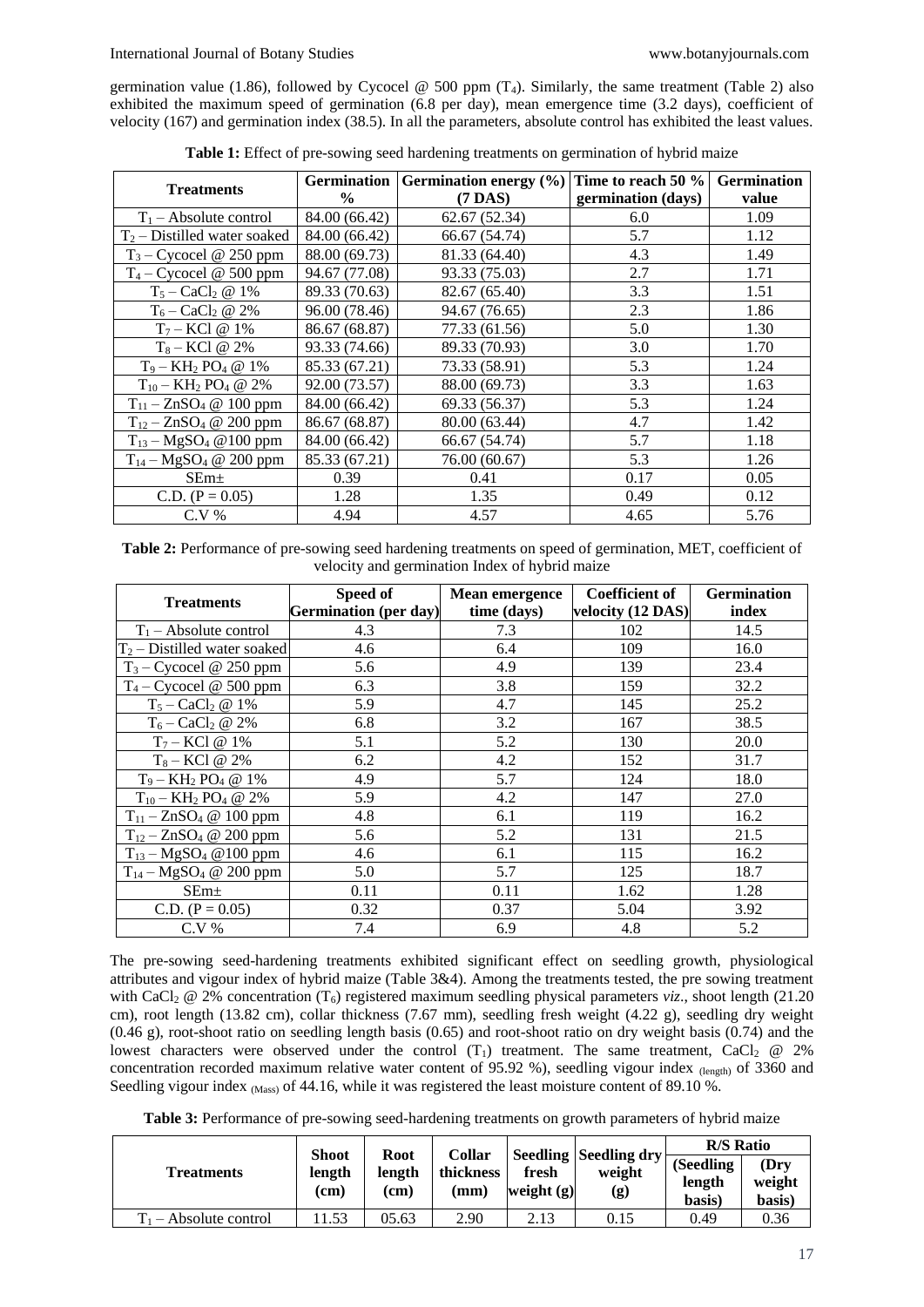| $T_2$ – Distilled water soaked    | 12.30 | 06.23 | 3.37 | 2.40 | 0.18 | 0.51 | 0.43 |
|-----------------------------------|-------|-------|------|------|------|------|------|
| $T_3$ – Cycocel @ 250 ppm         | 17.13 | 09.07 | 5.47 | 3.30 | 0.30 | 0.53 | 0.60 |
| $T_4$ – Cycocel @ 500 ppm         | 19.53 | 11.77 | 6.73 | 4.05 | 0.39 | 0.60 | 0.68 |
| $T_5 - \text{CaCl}_2 \otimes 1\%$ | 17.77 | 09.53 | 5.83 | 3.47 | 0.31 | 0.54 | 0.62 |
| $T_6 - \text{CaCl}_2 \otimes 2\%$ | 21.20 | 13.82 | 7.67 | 4.22 | 0.46 | 0.65 | 0.74 |
| $T_7 - KCl \; @ \; 1\%$           | 15.80 | 09.03 | 4.47 | 2.97 | 0.25 | 0.57 | 0.55 |
| $T_8 - KCl \ @ \ 2\%$             | 18.80 | 10.43 | 6.50 | 3.90 | 0.35 | 0.55 | 0.67 |
| $T_9 - KH_2 PO_4 @ 1\%$           | 14.17 | 08.20 | 3.80 | 2.80 | 0.21 | 0.57 | 0.52 |
| $T_{10} - KH_2 PO_4 \n\omega 2\%$ | 18.20 | 10.83 | 6.17 | 3.67 | 0.32 | 0.59 | 0.63 |
| $T_{11} - ZnSO_4 \tQ 100$ ppm     | 14.07 | 07.00 | 3.77 | 2.67 | 0.21 | 0.50 | 0.51 |
| $T_{12} - ZnSO_4 \tQ 200$ ppm     | 16.80 | 09.43 | 4.83 | 3.07 | 0.29 | 0.56 | 0.57 |
| $T_{13} - MgSO_4 \t Q 100$ ppm    | 14.00 | 07.37 | 3.47 | 2.57 | 0.20 | 0.52 | 0.48 |
| $T_{14} - MgSO_4 \tQ 200$ ppm     | 15.20 | 08.53 | 4.03 | 2.83 | 0.24 | 0.56 | 0.55 |
| SEm <sub>±</sub>                  | 0.26  | 0.34  | 0.31 | 0.03 | 0.02 | 0.06 | 0.09 |
| C.D. $(P = 0.05)$                 | 0.71  | 0.98  | 0.64 | 0.11 | 0.06 | 0.21 | 0.29 |
| $C.V.$ %                          | 7.6   | 6.1   | 5.3  | 5.5  | 4.8  | 5.7  | 4.2  |

**Table 4:** Performance of pre-sowing seed hardening treatments on physiological attributes and vigour index of hybrid maize

| <b>Treatments</b>                 | <b>Moisture</b><br>Content $(\% )$ | <b>Relative water</b><br>content $(\% )$ | <b>Seedling vigour</b><br>index (Length) | <b>Seedling vigour</b><br>index (Mass) |
|-----------------------------------|------------------------------------|------------------------------------------|------------------------------------------|----------------------------------------|
| $T_1$ – Absolute control          | 92.96                              | 92.52                                    | 1441                                     | 12.60                                  |
| $T_2$ – Distilled water soaked    | 92.50                              | 93.28                                    | 1557                                     | 15.12                                  |
| $T_3$ – Cycocel @ 250 ppm         | 90.90                              | 94.94                                    | 2305                                     | 26.40                                  |
| $T_4$ – Cycocel @ 500 ppm         | 90.37                              | 95.31                                    | 2963                                     | 36.92                                  |
| $T_5 - CaCl_2 \omega 1\%$         | 91.06                              | 94.61                                    | 2439                                     | 27.69                                  |
| $T_6 - CaCl_2 \omega 2\%$         | 89.10                              | 95.92                                    | 3360                                     | 44.16                                  |
| $T_7 - KCl \; @ \; 1\%$           | 91.58                              | 94.44                                    | 2152                                     | 21.67                                  |
| $T_8 - KCl \n\omega 2\%$          | 91.03                              | 94.66                                    | 2728                                     | 32.67                                  |
| $T_9 - KH_2 PO_4 \n\omega 1\%$    | 92.50                              | 93.84                                    | 1908                                     | 17.92                                  |
| $T_{10} - KH_2 PO_4 \n\omega 2\%$ | 91.28                              | 94.90                                    | 2670                                     | 29.44                                  |
| $T_{11} - ZnSO_4 \t Q 100$ ppm    | 92.13                              | 93.89                                    | 1770                                     | 17.64                                  |
| $T_{12} - ZnSO_4 \tQ 200$ ppm     | 90.55                              | 94.23                                    | 2273                                     | 25.13                                  |
| $T_{13} - MgSO_4 \t Q 100$ ppm    | 92.21                              | 94.05                                    | 1825                                     | 16.80                                  |
| $T_{14} - MgSO_4 \tQ 200$ ppm     | 91.52                              | 94.18                                    | 2025                                     | 20.48                                  |
| SEm <sub>±</sub>                  | 0.17                               | 0.16                                     | 62                                       | 2.27                                   |
| C.D. $(P = 0.05)$                 | 0.56                               | 0.48                                     | 197                                      | 6.82                                   |
| $C.V.$ %                          | 5.3                                | 4.9                                      | 6.2                                      | 5.6                                    |

Seed vigor determines the potential for rapid and uniform emergence of plants (Wen *et al*., 2018) [33]. The hardening of seeds with CaCl<sub>2</sub> at two per cent concentration was found to effective in germination indices of hybrid maize. The progress in germination by CaCl<sub>2</sub> hardened seeds may be attributed to stimulation of hydrolytic enzyme activity. CaCl<sup>2</sup> solutions have proved effective in improving germination rate of crops. Calcium in CaCl<sup>2</sup> improves cell water status and also acts as cofactors in the activities of diversified enzymes during reserve metabolization and radical extension. CaCl<sub>2</sub> also prevent damage from cellular dehydration by balancing the osmotic strength of the cytoplasm (Arshi et al., 2006)<sup>[4]</sup>.

Calcium ions have essential structural and signaling roles in plants. Seed hardening generally altering the protoplasmic characters and increases the embryo physiological activity associated with the structure development responsible for seed germination (Bhadane *et al*., 2021) [7]. If the hydration of seeds that equals, however does not exceed, the lag phase of hardening allows early DNA replication, more ATP availability, elevated RNA and protein synthesis, quicker embryo growth, decreased leakage of metabolites and restore of deteriorated seed components than untreated control (Maheswari et al., 2020)<sup>[21]</sup>.

In the present study, observed increases in root length, shoot length, collar diameter, seedling fresh and dry weight, root-shoot ratio on both biomass values were greatest in the 2% CaCl<sub>2</sub> pre-treatment. Fast growing roots act as strong sink for food reserves and grow at the expense of shoot growth. Under stressful environments, rapid and uniform germination of crops is necessary to achieve enhanced yield potential (Hamidi and Pirasteh-Anosheh, 2013) [15]. It can be achieved through good root proliferation during the early stages. Seed hardening has been found to be associated with enhanced nutrient reserves through increased physiological activities and root proliferation.

The treated seedlings exhibited lower moisture content compared to control. Generally the treated seedlings produce more compact plant parts like roots which help to hold less moisture than the other plant parts. The highest percentage of moisture content in the control was due to immature cell and cell wall to hold more water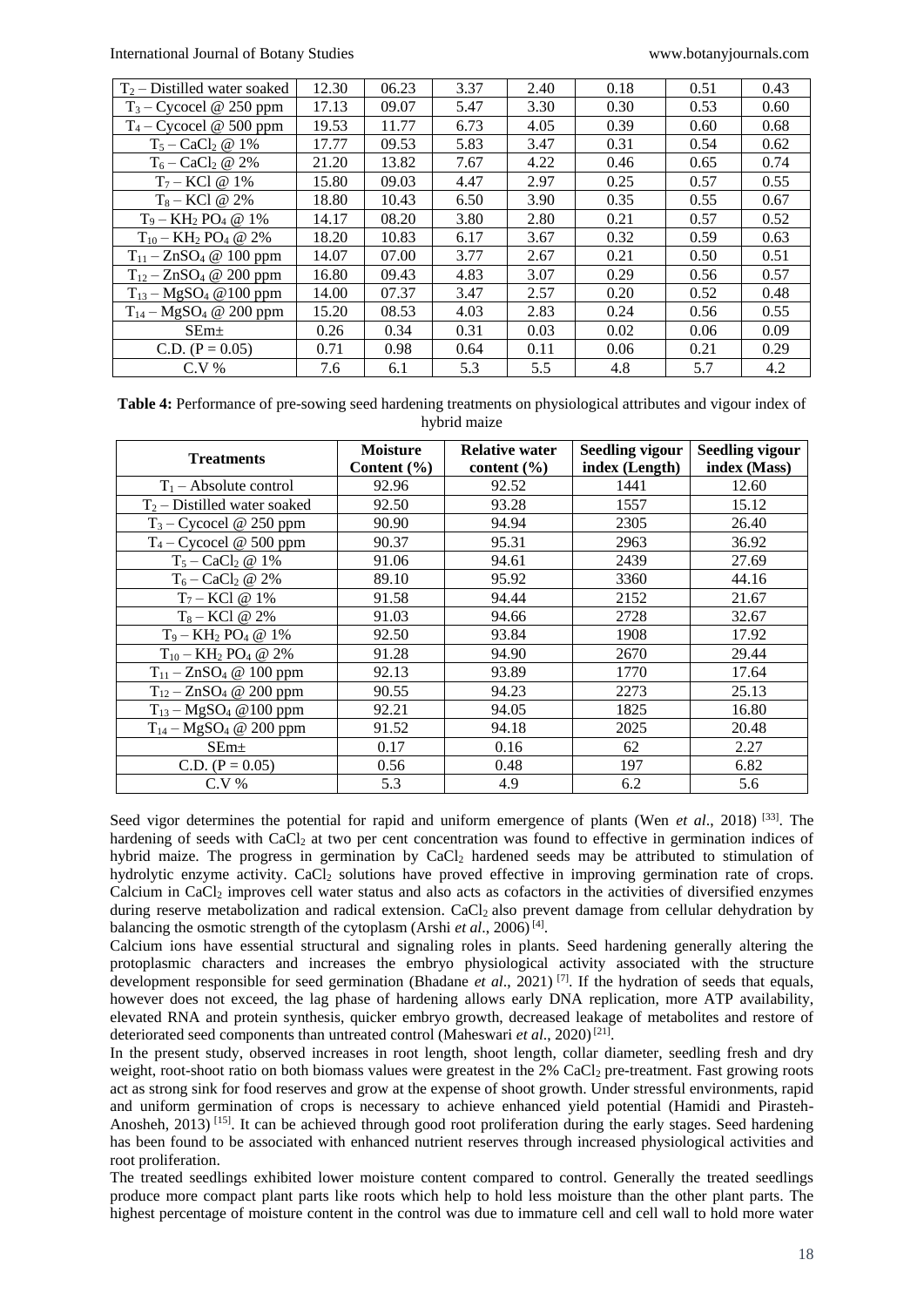within the cell. The oven dried seedlings loose their moisture content very rapidly because their cells are not as compact as in treated seedlings. The obtained results revealed that 2% CaCl<sub>2</sub> pre-treatment enhanced the vigour index in comparison with untreated seed. This might be due to that treated seeds enhanced the germination percentage, produced more shoot and root length and more seedling dry weight ultimately vigour of seedlings. The results obtained from this study were in accordance with those reported by Prakash *et al*. (2013) [26] and Bhadane *et al.* (2021)<sup>[7]</sup>.

## **Conclusion**

Seedling survival and establishment is a significant factor and principally depends on the seed germination and vigour. Seed hardening is a simple best management practice which has the potential to enhance the seed vigour and germinability of seeds and also has the tremendous ability to improve the germination power over a wide range of abiotic stress conditions. Since, seed hardening is found to be a effective technology there is a necessitate to standardize this technology in every crop species particularly including. In the present study, CaCl<sub>2</sub> seed hardening at two per cent concentration at 12 hours exhibited significant beneficial effect on germination, seedling growth and vigour index of hybrid maize.

### **References**

- 1. Abdul Baki A.A, Anderson JD. Vigour determination in soybean by multiple criteria. Crop Science, 1973: 13(6): 630-633.
- 2. Al-Mudaris M. Notes on various parameters recording the speed of seed germination. Der Tropenlandwirt Journal of Agriculture in the Tropics and Subtropics,1998:99:147-54.
- 3. Anosheh AP, Yahya Emam, Muhammad Ashraf, Impact of cycocel on seed germination and growth in some commercial crops under osmotic stress conditions, Archives of Agronomy and Soil Science,2014:60(9):1277-1289
- 4. Arshi A, Abdin MZ, Iqbal M. Effect of CaCl<sub>2</sub> on growth performance, photosynthetic efficiency and nitrogen assimilation of *Cichorium intybus* L. grown under NaCl stress. Acta Physiol Plants,2006:28:137- 147.
- 5. Barrs HD, Weatherley PE. A re-examination of the relative turgidity technique for estimating water deficits in leaves. Australian Journal of Biological Sciences,1962:15(3):413-428.
- 6. Bench AR, Fenner M, Edwards P. Changes in germinability, ABA content and ABA embryonic sensitivity in developing seeds of *Sorghum bicolor* (L.) Moench induced by water stress during grain filling. New Phytologist,1991:118:339-347
- 7. Bhadane RS, Prajapati KR, Patil GB, Patel DB. Seed Hardening, Foliar Spraying and Their Combined Effect on Dry Matter Partitioning in Green Gram (*Vigna radiata* L.). Legume Research: An International Journal, 2021, 44(5).
- 8. Bismillah Khan M, Hussain M, Raza A, Farooq S, Jabran K. Seed priming with CaCl<sub>2</sub> and ridge planting for improved drought resistance in maize. Turkish Journal of Agriculture and Forestry,2015:39:193-203.
- 9. Bolaoos J, Edmeades GO, Martinetz L. Eight cycles of selection for drought tolerance in lowland tropical maize. III. Response in drought adaptive physiological and morphological traits. Field Crops Research,1993:31:269-86.
- 10. Chauhan P, Geeta P, Pradeep Kumar P. Priming with potassium solutions improves seedling growth and vigor in forage sorghum (*Sorghum bicolor* L.). Journal of Applied and Natural Science,2016:8(4):1937- 1940
- 11. Choudhary SK, Kumar V, Singhal RK, Bose B, Chauhan J, Alamri S, Siddiqui MH, Javed T, Shabbir R, Rajendran K, Iqbal MA, Elmetwaly ZEA, Sorour S, Sabagh AE. Seed priming with Mg(NO<sub>3</sub>)<sub>2</sub> and ZnSO<sub>4</sub> salts triggers the germination and growth attributes synergistically in wheat varieties. Agronomy,2021:11(11):2110
- 12. Coolbear P, Adele Francis D. Grierson, The effect of low temperature pre-sowing treatment on the germination performance and membrane integrity of artificially aged tomato seeds, Journal of Experimental Botany,1984:35(11):1609-1617
- 13. Ellis RH, Roberts EH. The quantification of ageing and survival in orthodox seeds. Seed Science Technology,1982:9(2):373-409.
- 14. Gomez KA, Gomez AA, Statistical procedures for agricultural research (2 ed.). John wiley and sons, NewYork, 1984, 680.
- 15. Hamidi R, Pirasteh-Anosheh H. Comparison effect of different seed priming methods on sunflower germination and seedling growth. Int J Agron Plant Prod,2013:4:1247-1250.
- 16. Hartmann HT, Kester DE, Davies FT, Geneve R. Plant Propagation: Principles and Practices. 6th Edn., Prentice Hall of India, New Delhi, 1997, 187-188.
- 17. ISTA. International Rules for Seed Testing. Seed Vigor Determination*,* 2009, 1-9.
- 18. Jones KW, Sanders DC. The influence of soaking pepper seed in water or potassium salt solutions on germination at three temperatures. Journal of Seed Technology (USA),1987:11:97-102
- 19. Kaczmarek M, Fedorowicz-Strońska O, Głowacka K. CaCl2 treatment improves drought stress tolerance in barley (*Hordeum vulgare* L.). Acta Physiol Plant,2017:39:41.